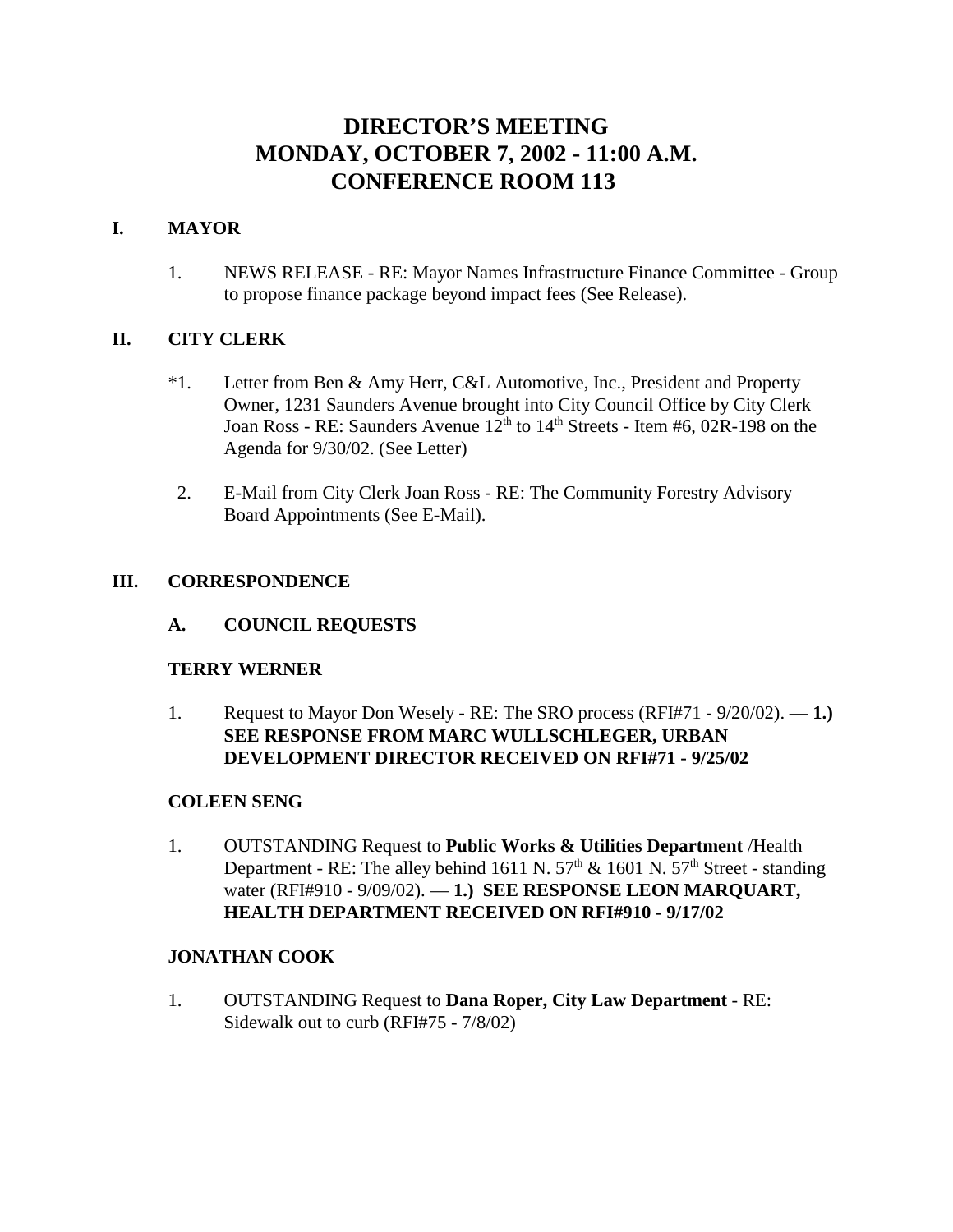## **KEN SVOBODA**

- 1. OUTSTANDING Request to **Diane Gonzolas, Citizen Information Center** RE: Patriot day expenses (RFI#11 - 8/28/02)
- 2. Request to Fire Chief Mike Spadt RE: Fire Department activity by station (RFI#13-1 – 9/25/02)

# **GLENN FRIENDT**

- 1. OUTSTANDING Request to Fire Chief Mike Spadt **/**Don Herz, Finance Director/Steve Hubka, Budget Officer - RE: Fire Department Bond Issue (RFI#14 - 9/06/02). — **1.) SEE RESPONSE FROM FIRE CHIEF SPADT RECEIVED ON RFI#14 - 9/30/02 (This response is from Chief Spadt, Don Herz, & Steve Hubka)**
- 2. Request to Lynn Johnson, Parks & Recreation Director RE: Woods Park Wesleyan agreement (RFI#15 - 9/25/02). — **1.) SEE RESPONSE FROM LYNN JOHNSON, PARKS & RECREATION DIRECTOR RECEIVED ON RFI#15 - 9/30/02**
- 3. Request to Don Herz, Finance Director RE: Contracts (RFI#16 9/25/02). **1.) SEE RESPONSE FROM DON HERZ, FINANCE DIRECTOR RECEIVED ON RFI#16 - 10/03/02**

## **ANNETTE McROY**

1. Request to Randy Hoskins, Public Works & Utilities Department - RE:  $9<sup>th</sup>$  & "O" Street Intersection (RFI#119 - 9/20/02)

# **JON CAMP**

- \*1. E-Mail from Lou Hurst to Jon Camp RE: Fire Department (See E-Mail).
- \*2. Newspaper Article from Jon Camp RE: 'New Taxes, Fees Hit Phone Bills' (See Article).
- 3. Request to Allan Abbott, Public Works & Utilities Director/Lynn Johnson, Parks & Recreation Director - RE: Bike path tunnels (RFI#78 - 10/02/02)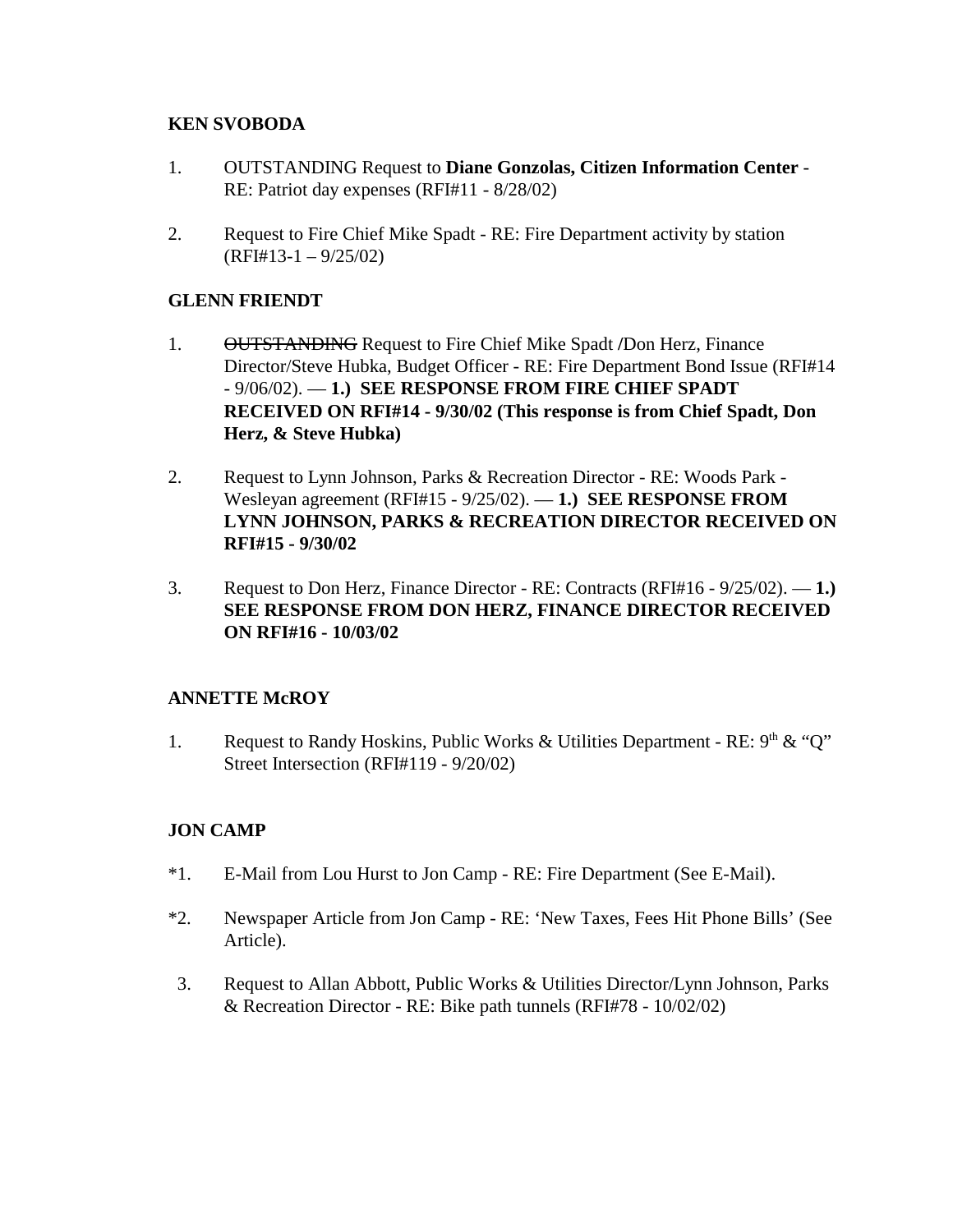## **B. DIRECTORS AND DEPARTMENT HEADS**

## **FINANCE/CITY TREASURER**

 1. Material from Don Herz, Finance Director & Melinda J. Jones, City Treasurer - RE: Resolution & Finance Department Treasurer Of Lincoln, Nebraska - Investments Purchased September 23 thru September 27, 2002.

# **HEALTH DEPARTMENT**

- 1. NEWS RELEASE RE: Health Department Supports Women's Health (See Release).
- 2. NEWS RELEASE RE: International Walk To School-Safe Kids Walk This Way Day (See Release).

# **LIBRARY**

- **\***1. E-Mail from Carol J. Connor RE: Information on One Book One Lincoln (See E-Mail).
- 2. NEWS RELEASE RE: Book Sale Dates Announced (See Release).

## **PARKS & RECREATION DEPARTMENT**

\*1. Letter from Mary Arth, Chair, Lincoln Parks & Recreation Advisory Board to Gordon Winters, Opinion Page Editor, Lincoln Journal Star - RE: Writing on behalf of the Fees & Facilities Committee of the Parks & Recreation Advisory Board - They discussed the proposed partnership between Nebraska Wesleyan University and the Parks & Recreation Department for upgrade and use of Kiwanis

Field in Woods Park (See Letter).

## **PLANNING**

1. Memo from Jean Walker - RE: Street Vacation No. 02010 (02R-218) (Madison Street in Walton) (See Memo).

## **PUBLIC WORKS & UTILITIES DEPARTMENT**

- \*1. Public Works & Utilities ADVISORY RE: Paving Unit No. 136 Saunders from Springfield to  $12<sup>th</sup>$  Street (See Advisory)
- 2. Response E-Mail from Scott Opfer to Joni Brummer RE: Safe streets Question regarding sidewalks along S.  $14<sup>th</sup>$  Street. (See E-Mail).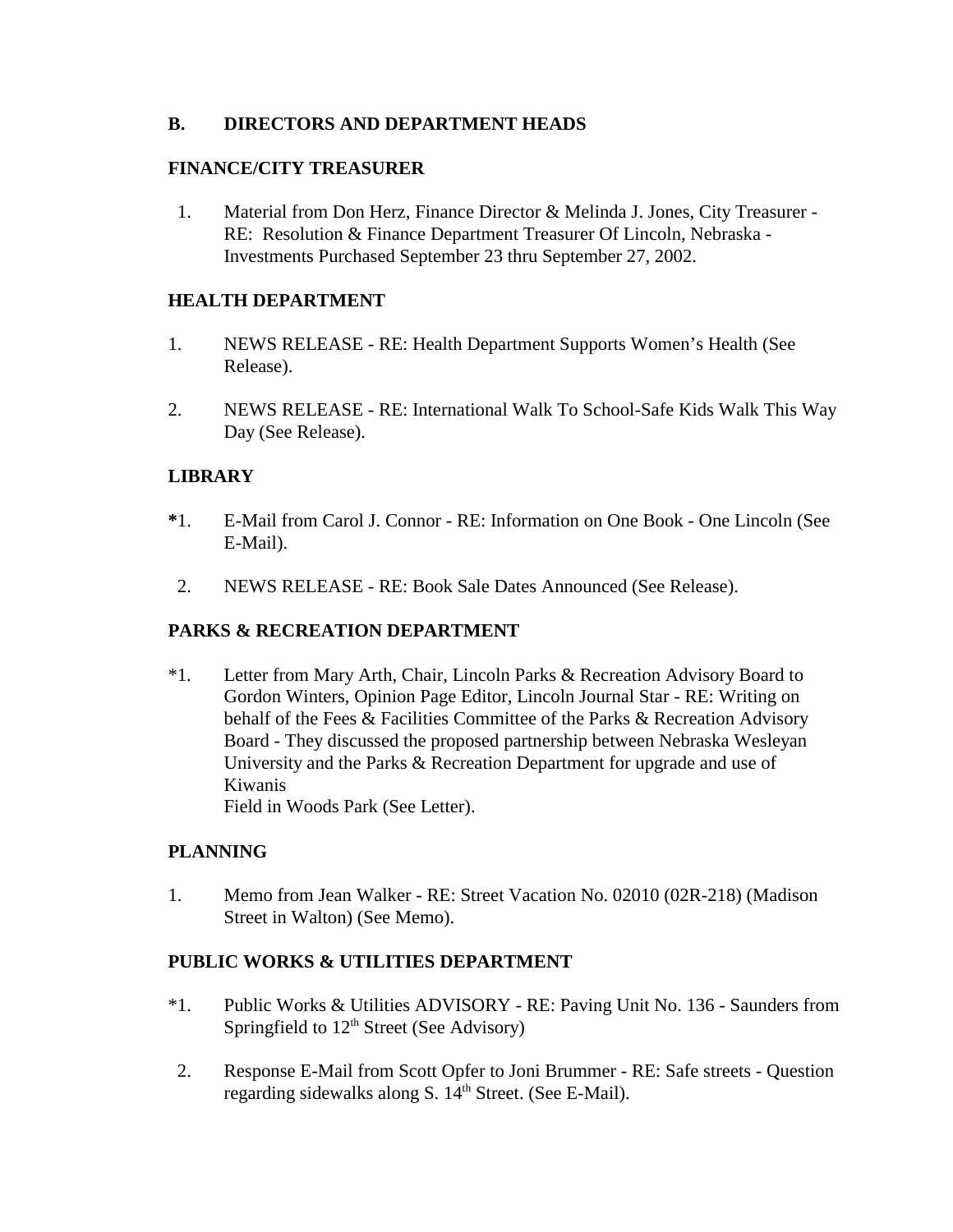- 3. E-Mail from Nicole Tooze in response to the question raised by Councilman Cook at the  $9/23/02$  Director's Meeting - RE: Northbound traffic at  $56<sup>th</sup>$  & Randolph (See E-Mail).
- 4. Memo from Elmer Cole to City Clerk Joan Ross RE: Removal from Pending List: #02-58 - Creating Improvement District No. 183 - Southwest  $8<sup>th</sup>$  Street from West "C" Street to Hanneman Drive (See Memo).

# **C. MISCELLANEOUS**

- \*1. Letter from Scott C. Campbell RE: Woods Park Improvements Meeting at Elliott Elementary School, on September  $17<sup>th</sup>$ , 2002 (Council, Mayor Wesely, City Clerk Joan Ross, Nicole Fleck-Tooze, Public Works & Marvin Krout, Planning Director received this letter on  $9/23/02$ )(Copy of this letter is on file in the City Council Office).
- \*2. E-Mail from Duane Hartman, President, Hartland Homes, Inc. RE: A Market Based Alternative to Impact Fees from Duane Hartman (See E-Mail).
- \*3. Letter from Irene Tramdachs RE: Woods Park baseball diamond (See Letter).
- \*4. Letter from Barbara Harms RE: Woods Park baseball diamond should be opened to everyone! (See Letter).
- \*5. **11** E-Mail's from Roger & Sally Buchholz; Patrick McBride; John & Chris Stefkovich; Jose J. Soto; Pam Magdanz; Lisa Bang Hoffman; Ron Cerny; Dave Admiraal; Erin Koffler; Michael Gengler, President, WPNA; and David R. Webb - RE: Woods Park baseball diamond (See E-Mail's).
- \*6. **3** E-Mail's from Scott & Julie Anderson; & Nancy J. Busch, PhD, V. J. Nelson; and Jonathan F. Baker - RE: Change of Zone #3378 (See E-Mail's).
- \*7. **2** E-Mail's from Todd Paddock; and Carol Brown, Fair Share Alliance RE: Impact Fees. (See E-Mail's).
- \*8. E-Mail from Sara Friedman RE: Sophy Teeters Nurses Residence (See E-Mail).
- \*9. E-Mail from Jose J. Soto RE: The Letter of Understanding between the City and Wesleyan University - (See E-Mail).
- 10. E-Mail from Frederick & Peggy Link RE: Strongly Support the Change of Zone #3378 (See E-Mail).